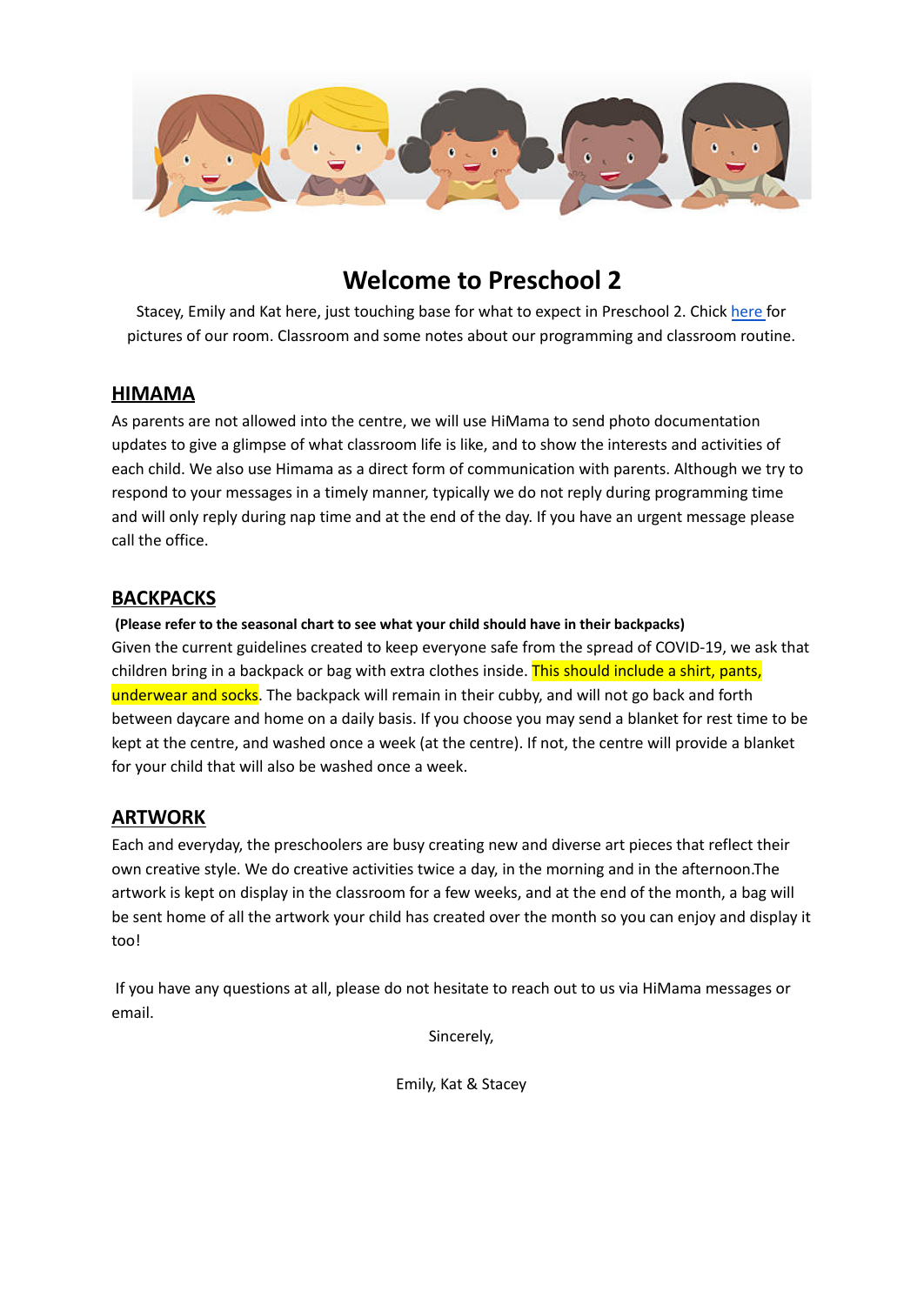| <b>SPRING</b>               | -rain boots<br>-rain jacket<br>-splash pants<br>-light mittens<br>*Always have extra change of clothes*                                                            |
|-----------------------------|--------------------------------------------------------------------------------------------------------------------------------------------------------------------|
| <b>SUMMER</b>               | -hat<br>-sweater<br>-sunglasses<br>-sunscreen<br>-CLOSED toe shoes (no crocs)<br>-bathing suit/towel<br>*Always have extra change of clothes*                      |
| <b>FALL</b>                 | - jacket<br>- splash pants<br>- boots<br>-mittens/hats<br>*Always have extra change of clothes including<br>extra mitts & hat*                                     |
| WINTER                      | - Gloves<br>-Hats/ neck warmers<br>-Snow pants/Snow suit<br>-Winter coats<br>-Winter boots<br>*Always have extra change of clothes including<br>extra mitts & hat* |
| <b>PLEASE DO NOT BRING:</b> |                                                                                                                                                                    |

## **This is what your child should have in their cubbies seasonally:**

| stuffies or toys of any kind | Food of any kind |
|------------------------------|------------------|
| . .                          | <u>.</u>         |

### **PLEASE REMEMBER TO BRING:**

| 1. Blankets (will be kept at the centre and washed) 2. Backpack or bag with extra clothes |                               |
|-------------------------------------------------------------------------------------------|-------------------------------|
| Indoor shoes                                                                              | Labeled reusable water bottle |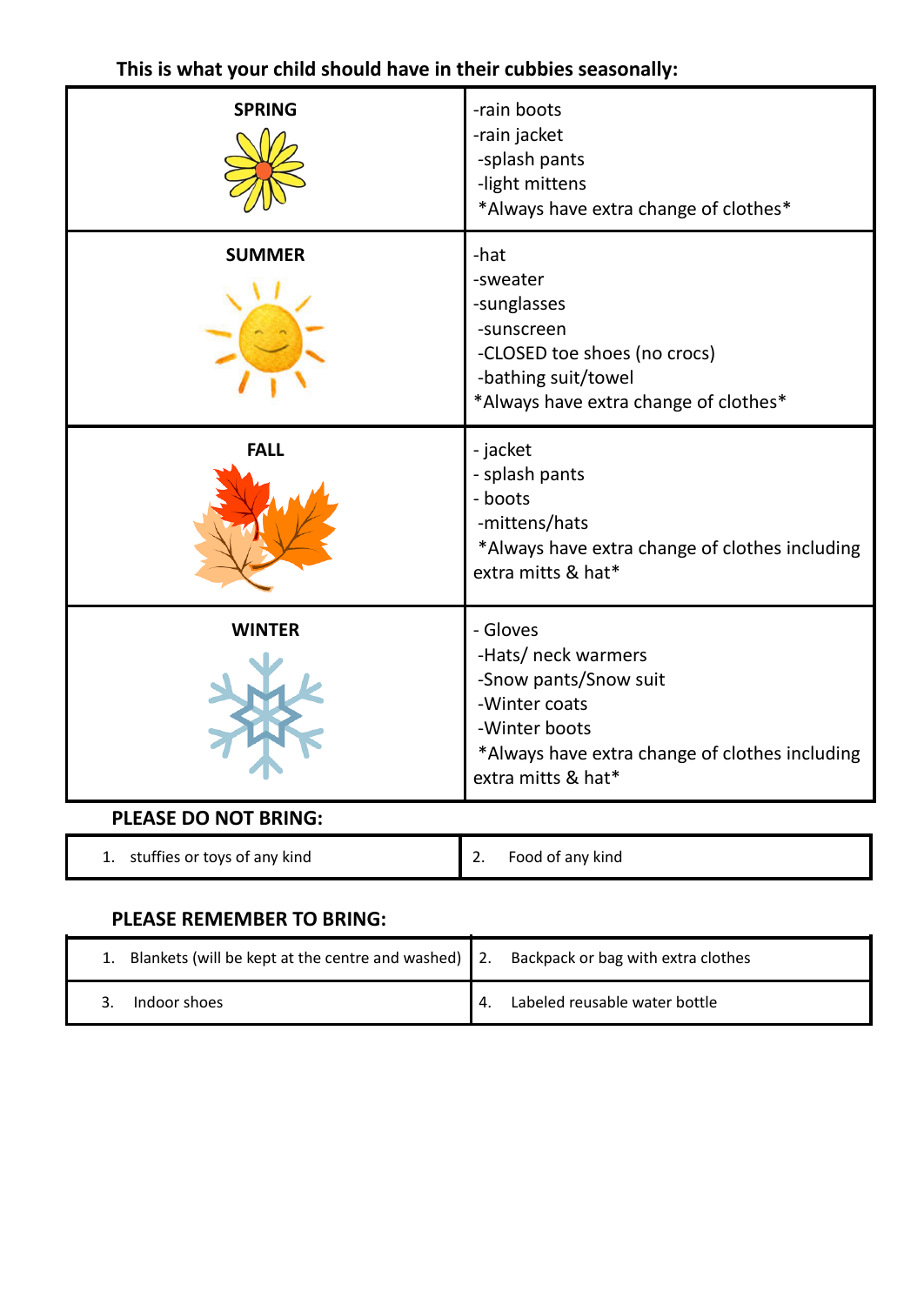## **Daily Schedule - Spring/Summer**



| 7:00am- 7:30am    | Cleaning and disinfection/ set up                                                                                                                  |
|-------------------|----------------------------------------------------------------------------------------------------------------------------------------------------|
| 7:30am            | Centre opens - children wash hands as they arrive.                                                                                                 |
| 7:30am - 8:30am   | Snack time - children wash hands prior to snack.                                                                                                   |
| 7:30am - 9:30am   | Morning programming - children have the opportunity to participate in<br>daily creative, science, cognitive, building and pretend play activities. |
| 9:00am            | Washroom routine                                                                                                                                   |
| 9:25am - 9:30am   | Tidy up time                                                                                                                                       |
| 9:30am - 10:00am  | Circle time - the class will sit down and sing good morning, talk about the<br>weather and days of the week.                                       |
| 10:00am - 11:00am | Outdoor play (weather permitting) - We go on neighbourhood walks, play<br>group games and gross motor activities in our yard.                      |
| 11:00am - 12:00pm | Lunch time - children will wash hands prior to lunch.                                                                                              |
| 11:30am - 12:00pm | Washroom routine                                                                                                                                   |
| 12:00pm - 2:00pm  | Rest time - children are provided blankets and a cot to have a nap. Children<br>who do not sleep will be given quiet activities.                   |
| 2:00pm - 2:30pm   | Washroom routine                                                                                                                                   |
| 2:00pm - 3:15pm   | Afternoon programming: children have the opportunity to participate in<br>pretend play, sensory and creative activities.                           |
| 3:15pm - 3:20pm   | Tidy up time                                                                                                                                       |
| 3:20pm - 3:30pm   | Story Time and Handwashing for PM snack                                                                                                            |
| 3:30pm - 4:00pm   | PM snack                                                                                                                                           |
| 4:00pm - 4:30pm   | Circle time and Washroom Routine                                                                                                                   |
| 4:30pm - 5:30pm   | Outdoor Play (weather permitting) - We go on neighbourhood walks, play<br>group games and gross motor activities in our yard.                      |
| 5:30pm            | Centre closed                                                                                                                                      |
| 5:30pm - 6:00pm   | Cleaning and sanitizing of classroom, high touch surfaces and materials.                                                                           |